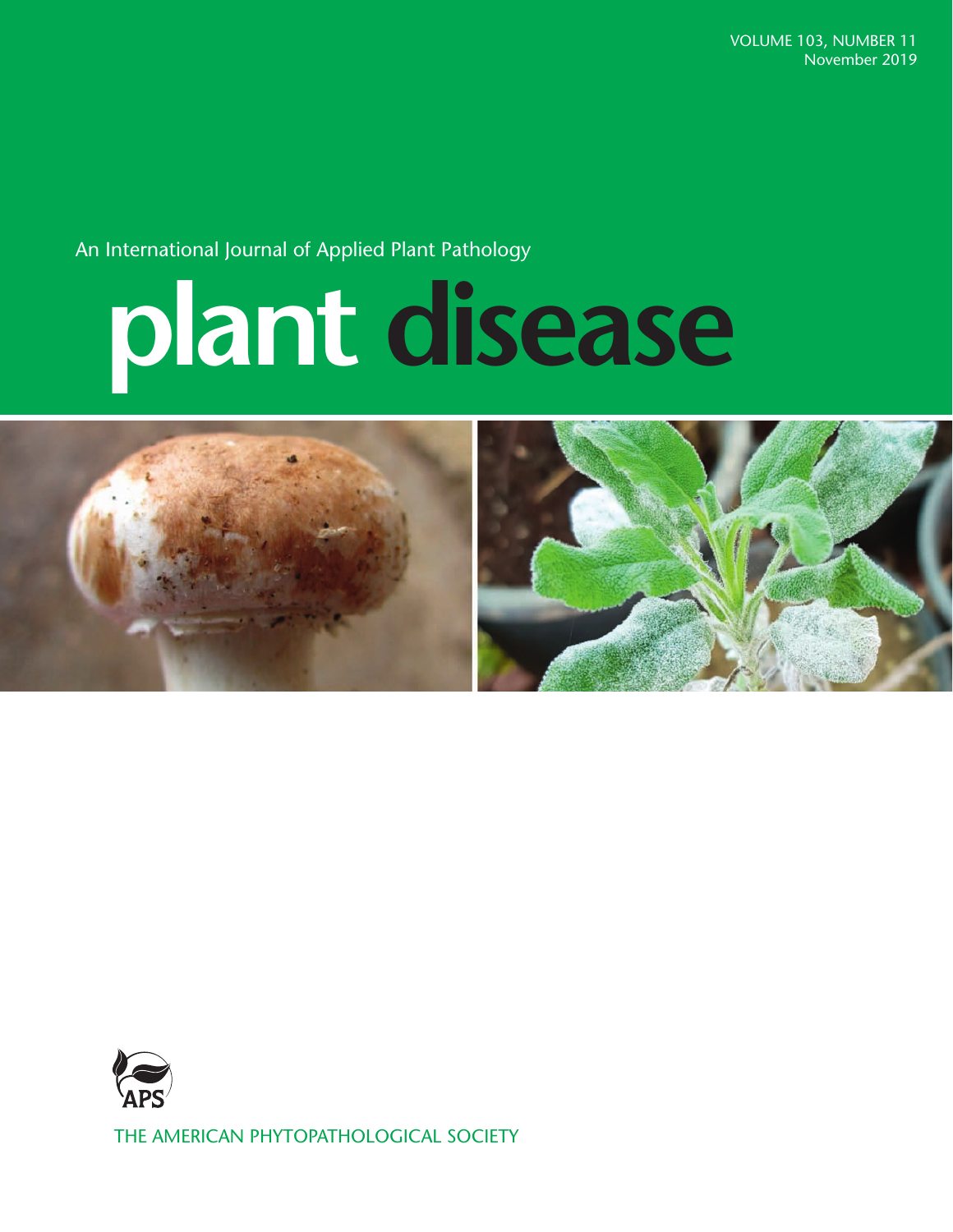

 $\langle$  [Previous](https://apsjournals.apsnet.org/doi/10.1094/PDIS-03-19-0444-PDN) [Next](https://apsjournals.apsnet.org/doi/10.1094/PDIS-05-19-1037-PDN)  $\rangle$ 



## **OPEN DISEASE NOTES First Report of Tomato Leaf Curl New Delhi Virus Causing Yellow Leaf Curl of Pepper in Europe**

M. Luigi, S. Bertin, A. Manglli, E. Troiano, S. Davino, L. Tomassoli, and G. Parrella

Affiliations  $\vee$ 

#### **Authors and Affiliations**

M. Luigi<sup>1</sup> S. Bertin<sup>1</sup> A. Manglli<sup>1</sup> E. Troiano 2 S. Davino<sup>3</sup> L. Tomassoli<sup>1</sup> G. Parrella<sup>2†</sup> <sup>1</sup> Research Centre for Plant Protection and Certification (CREA), Rome, Italy <sup>2</sup>Institute for Sustainable Plant Protection, National Research Council (IPSP-CNR), 80055 Portici (NA), Italy

 $3$ Department of Agricultural, Food and Forest Sciences (SAAF), University of Palermo, 90128 Palermo, Italy

### **Published Online:**13 Sep 2019 <https://doi.org/10.1094/PDIS-06-19-1159-PDN>

Tomato leaf curl New Delhi virus (ToLCNDV), a bipartite begomovirus (family *Geminiviridae*) with two circular ssDNA genome components (DNA-A and DNA-B), is transmitted in a circulative nonpropagative manner by the whitefly *Bemisia tabaci* (Gennadius). Although it was first reported in Asia on tomato and other solanaceous crops such as eggplant, potato, and chilli pepper in the Mediterranean basin, this virus was mainly detected on cucurbits and only sporadically on tomato and on two wild solanaceous species, *Datura stramonium* L. and *Solanum nigrum* L. (**Juárez et al. 2019**). In 2018, separate surveys were carried out in protected cultivations of sweet pepper (*Capsicum annuum* L.) in two Italian regions: Lazio and Campania. The greenhouses were in areas with high density of *B. tabaci* and where ToLCNDV outbreaks occurred on cucurbits since 2016 (**Panno et al. 2019**). Some plants showing symptoms of yellowing and leaf curling were found in both regions, whereas fruit symptoms were neither observed nor reported by farmers. This disease syndrome, known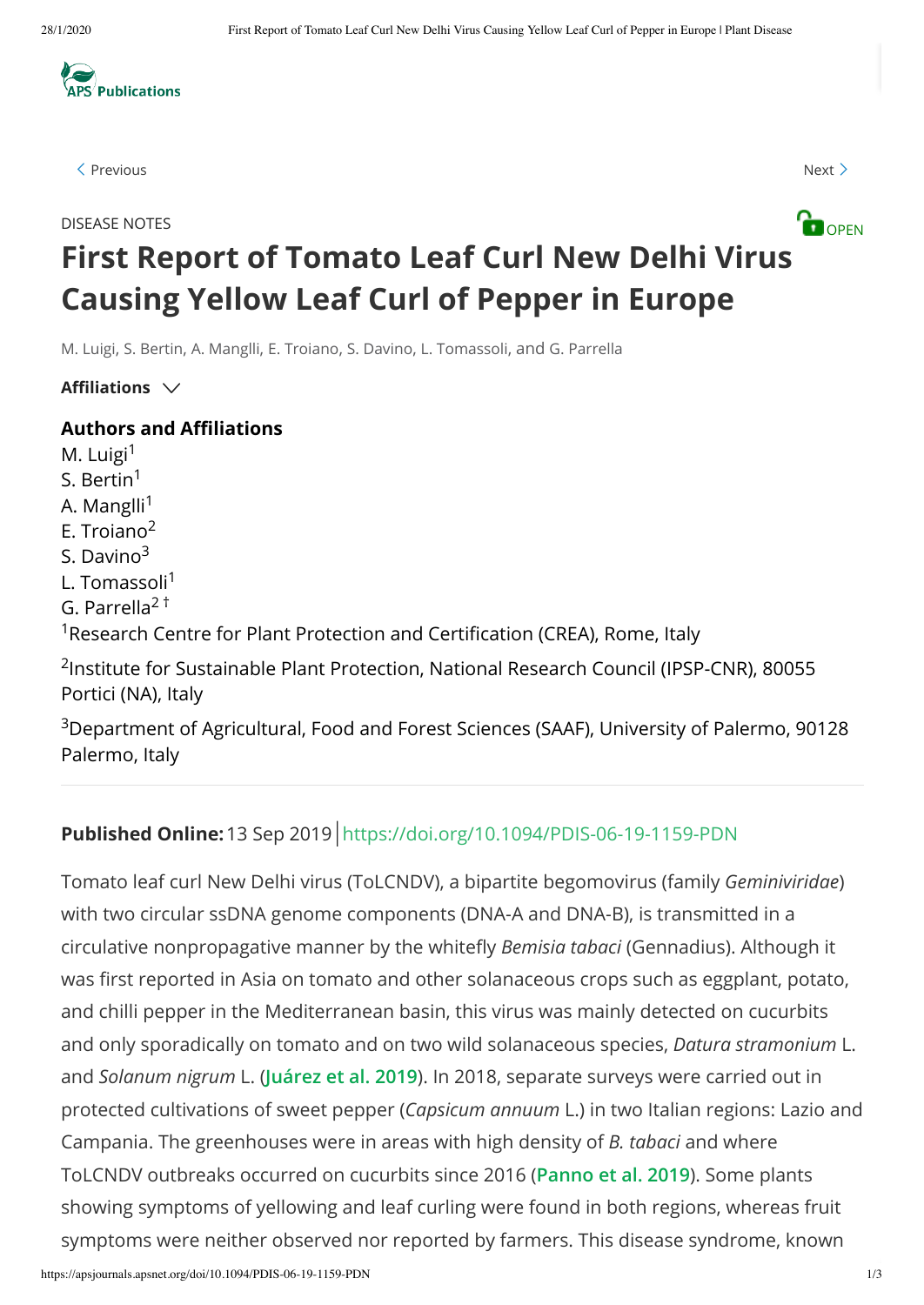as yellow leaf curl disease (YLCD), can be caused in pepper by several begomoviruses, as reported recently in a review listing the viruses causing YLCD in peppers in Thailand (**Chiemsombat et al. 2018**). Symptomatic leaves were collected during late summer 2018 from different pepper plants as well as from the neighboring zucchini cultivations, showing the typical symptomatology induced by ToLCNDV. Total DNA was extracted (DNeasy Plant Mini kit, Qiagen, Germany), and the presence of ToLCNDV was ascertained by PCR with the specific primers ToLCNDV-CP1 and ToLCNDV-CP2 (Panno et al. 2019; Parrella et al. 2018). ToLCNDV infection was further ascertained in three symptomatic leaf samples from Campania by using specific ToLCNDV ImmunoStrips (Agdia, Elkhart, IN). Successively, one symptomatic pepper sample from each greenhouse was selected and amplified by rolling circle amplication technique (RCA; **Inoue-Nagata et al. 2004**). The amplicons were cloned, and the DNA-A and DNA-B were full-length sequenced. The sequences were deposited in GenBank NCBI database (MK732932 DNA-A and MK732933 DNA-B, pepper sample from Campania; MK756106 DNA-A and MK756107 DNA-B, pepper sample from Lazio). The RCA analysis was performed also on a ToLCNDV-infected zucchini sample collected in the same area in Lazio region (MK756108 DNA-A and MK756109 DNA-B). The analysis of the ToLCNDV sequences showed a low level of genetic variability between the two pepper isolates from Lazio and Campania regions (rate of substitutions: 0.016 for DNA-A and 0.023 for DNA-B). A high genetic similarity was recorded between the zucchini isolate and both the pepper isolates from Campania (0.019 for DNA-A and 0.023 for DNA-B) and Lazio (0.003 for both DNA-A and B). The three characterized isolates showed a high sequence homology also with both the DNA-A (MH577751 from a melon isolate) and DNA-B (MH577673 from a zucchini isolate) of the ToLCNDV-ES genotype (Fortes et al. 2016), which differed in 15 and 13 nucleotide substitutions from pepper sample from Lazio, 29 and 51 substitutions from Campania sample, and 10 and 5 substitutions from zucchini sample. High homology was also identified compared with the other Spanish isolates collected since the first appearance of the virus (2014) and to the Tunisian (2015) and Moroccan (2018) isolates, confirming the hypothesis that the Mediterranean population of ToLCNDV is highly conserved (**Juárez et al.** 2019). To our knowledge, this is the first report of ToLCNDV infection on pepper in Europe and indicates that sweet pepper could also act as a reservoir of the virus for further spread to other solanaceous plants and cucurbits.

The author(s) declare no conflict of interest.

**Funding:** This research was supported by Regione Campania, Italy, URCOFI project (Plan of Phytosanitary Action 2018).